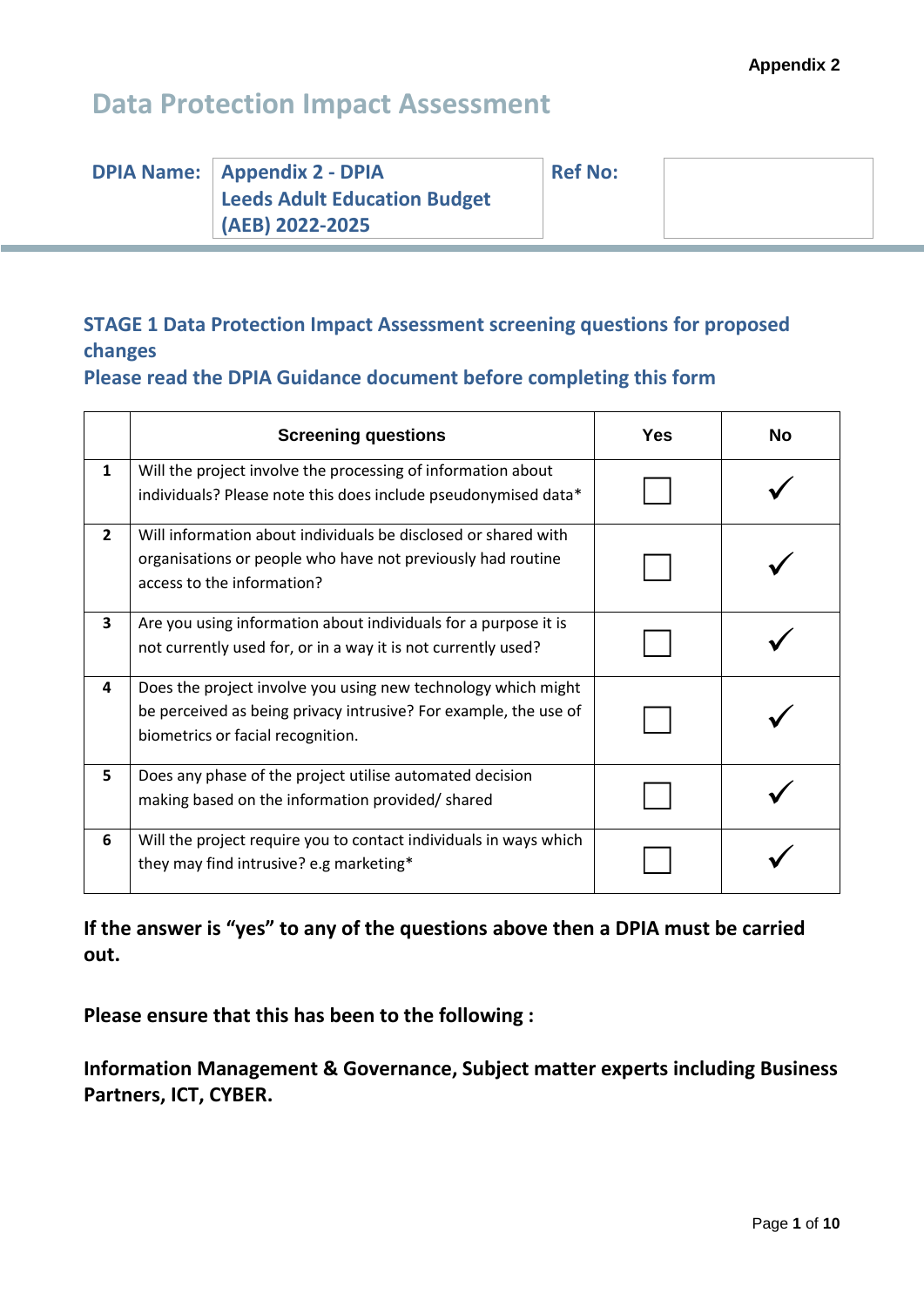| <b>DPIA Name:   Appendix 2 - DPIA</b> | <b>Ref No:</b> |  |
|---------------------------------------|----------------|--|
| Leeds Adult Education Budget          |                |  |
| $(AEB) 2022 - 2025$                   |                |  |

#### **Stage 2: Data Protection Impact Assessment**

#### **Version Control**

| <b>Version</b> | <b>Status</b> | <b>Revision Date</b> | <b>Summary of</b><br><b>Changes</b> | <b>Author</b> |
|----------------|---------------|----------------------|-------------------------------------|---------------|
|                |               |                      |                                     |               |
|                |               |                      |                                     |               |
|                |               |                      |                                     |               |
|                |               |                      |                                     |               |

| <b>DPIA Approved by Information</b> | Name: | Date: |
|-------------------------------------|-------|-------|
| <b>Asset Owner</b>                  |       |       |
|                                     |       |       |

#### **Section A: New/Change of System/Project General Details**

| Name:<br>(of the project or change to be<br>delivered)                          |  |
|---------------------------------------------------------------------------------|--|
| <b>Background/ Objectives:</b><br>(why is the new system / change<br>required?) |  |
| Information flow diagram*<br>(please see examples in guidance) see<br>section 3 |  |
| State who is the Data Controller*                                               |  |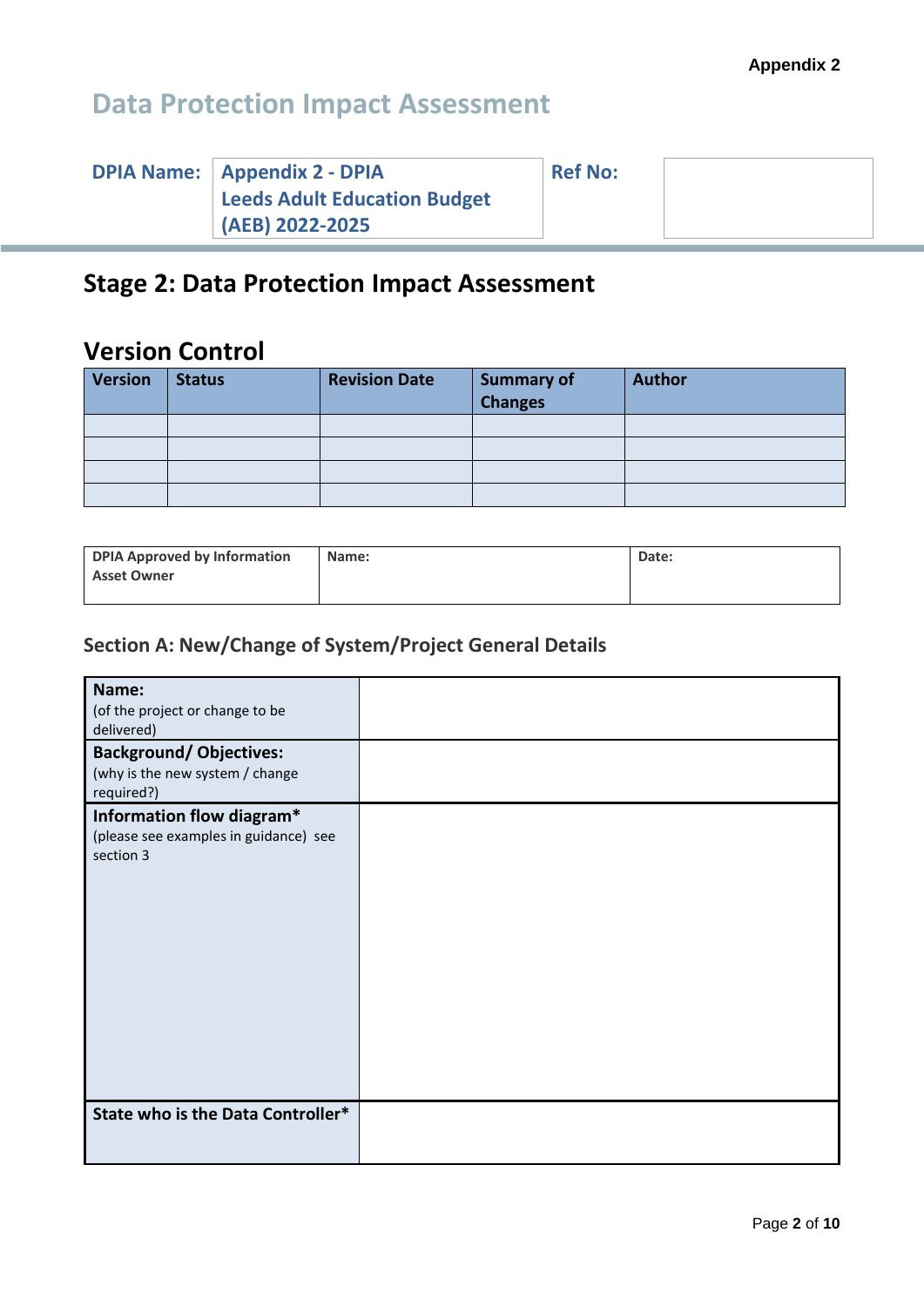|  |  | <b>DPIA Name:   Appendix 2 - DPIA</b><br>Leeds Adult Education Budget<br>(AEB) 2022-2025 | <b>Ref No:</b> |  |  |
|--|--|------------------------------------------------------------------------------------------|----------------|--|--|
|--|--|------------------------------------------------------------------------------------------|----------------|--|--|

| <b>Benefits:</b><br>(explain what the project aims to<br>achieve, what benefits to the<br>organisation, to individuals and to other<br>parties)                                                           |            |  |
|-----------------------------------------------------------------------------------------------------------------------------------------------------------------------------------------------------------|------------|--|
| <b>Consultation:</b> (If required detail here<br>any consultation undertaken with the<br>public, partners, internal or external<br>stakeholders)                                                          |            |  |
| <b>Implemenation date:</b> for example<br>the timescales required for completion,<br>implementation date                                                                                                  |            |  |
| <b>Relationships / Partnerships:</b><br>(e.g. with NHS, or private organisation,<br>stakeholders, please also if possible<br>state whether they are designated as<br>data controllers or data processors) |            |  |
| <b>Project Manager:</b>                                                                                                                                                                                   | Name:      |  |
|                                                                                                                                                                                                           | Job Title: |  |
|                                                                                                                                                                                                           | Service:   |  |
|                                                                                                                                                                                                           | Telephone: |  |
|                                                                                                                                                                                                           | Email:     |  |
| <b>Information Asset Owner(s)</b>                                                                                                                                                                         | Name:      |  |
| All information assets must have an                                                                                                                                                                       | Job Title: |  |
| information asset owner (IAO). IAO are                                                                                                                                                                    | Service:   |  |
| usually Heads of Service or Chief<br>Officers.                                                                                                                                                            | Telephone: |  |
|                                                                                                                                                                                                           | Email:     |  |
| <b>System Administrator</b>                                                                                                                                                                               | Name:      |  |
| (if applicable)                                                                                                                                                                                           | Job Title: |  |
|                                                                                                                                                                                                           | Service:   |  |
|                                                                                                                                                                                                           | Telephone: |  |
|                                                                                                                                                                                                           | Email:     |  |

**Section B: Data Protection Impact Assessment** (please complete all questions as fully as possible)

|            | <b>Question</b> | Response | <b>Guidance</b><br>document |  |  |  |
|------------|-----------------|----------|-----------------------------|--|--|--|
| Processing |                 |          |                             |  |  |  |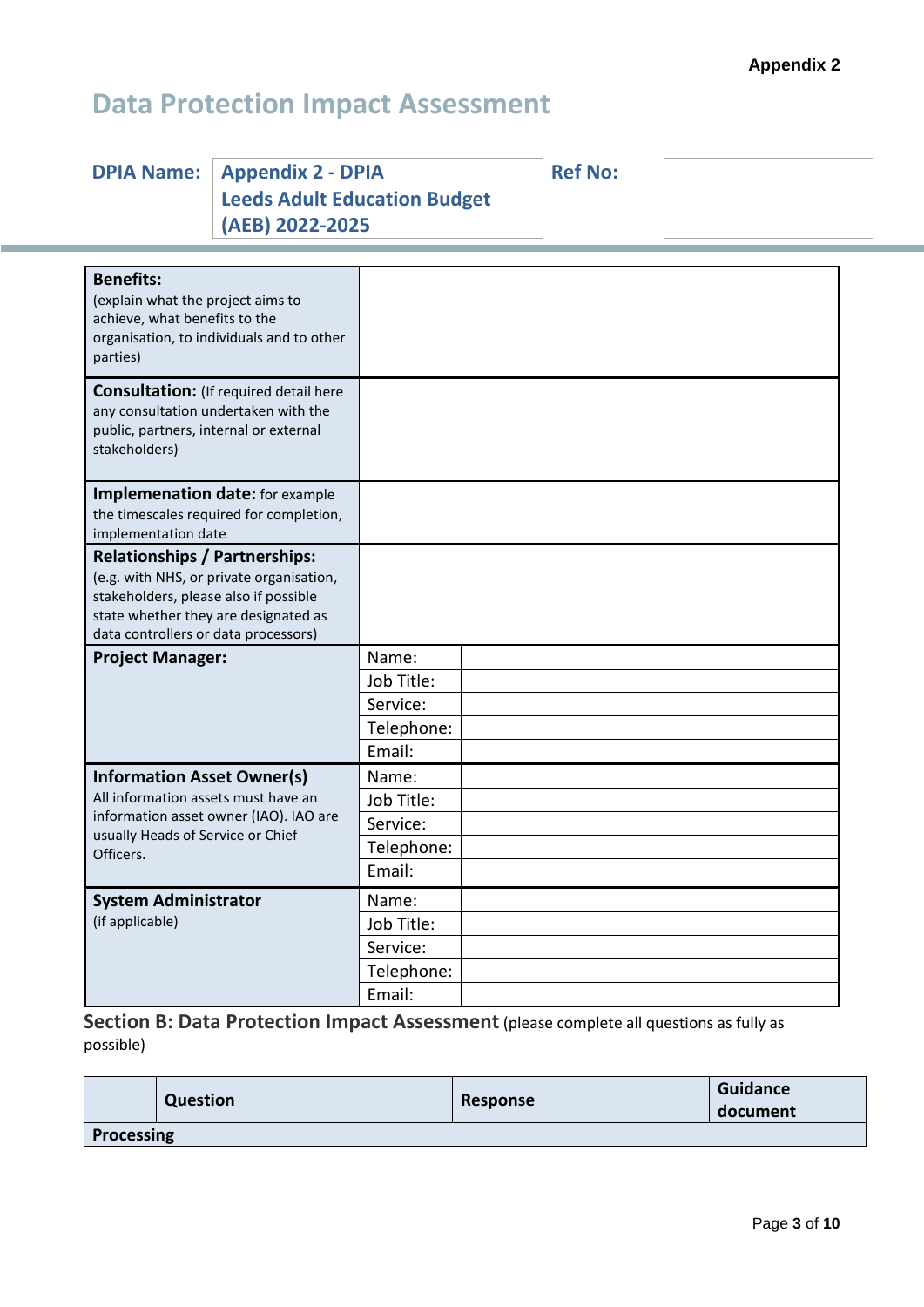|                | <b>DPIA Name:</b> | <b>Appendix 2 - DPIA</b><br><b>Leeds Adult Education Budget</b><br>(AEB) 2022-2025                                                                         |                                                                                                                                                                     | <b>Ref No:</b>                                                                         |  |
|----------------|-------------------|------------------------------------------------------------------------------------------------------------------------------------------------------------|---------------------------------------------------------------------------------------------------------------------------------------------------------------------|----------------------------------------------------------------------------------------|--|
| $\mathbf{1}$   |                   | Please state the purpose for the<br>processing of the data / information:<br>(for example, service provision, research,<br>audit, employee administration) |                                                                                                                                                                     |                                                                                        |  |
| $\overline{2}$ |                   | Please tick the data items/<br>information that will be processed                                                                                          | $\square$ Name<br>□Address/Postcode<br>$\Box$ Date of Birth<br>$\Box$ Next of Kin<br>$\Box$ NHS Number<br>$\Box$ Gender<br>$\Box$ GP / Consultant<br>□Pseudonymised | $\Box$ Telephone no/email<br>$\Box$ National Insurance Number                          |  |
| 2 <sub>b</sub> |                   | Special categories and Criminal data                                                                                                                       | union membership<br>$\Box$ Religion<br>$\Box$ Physical health<br>$\Box$ Mental health<br>$\Box$ Medical history<br>□ Ethnic Origin<br>$\Box$ Sexual life            | □ Sexual Orientation<br>$\Box$ Political opinions/trade<br>$\Box$ Criminal convictions |  |
| 2c             |                   | Other (please specify)                                                                                                                                     |                                                                                                                                                                     |                                                                                        |  |
| 3a             | 3)                | What is the legal basis you are<br>relying on for the processing of the<br>data/information. (please see<br>guidance section 4 for all of question         |                                                                                                                                                                     |                                                                                        |  |
| 3 <sub>b</sub> | basis?            | If you are relying only on consent,<br>did you consider any other legal                                                                                    | $\square$ Yes<br>$\square$ No                                                                                                                                       |                                                                                        |  |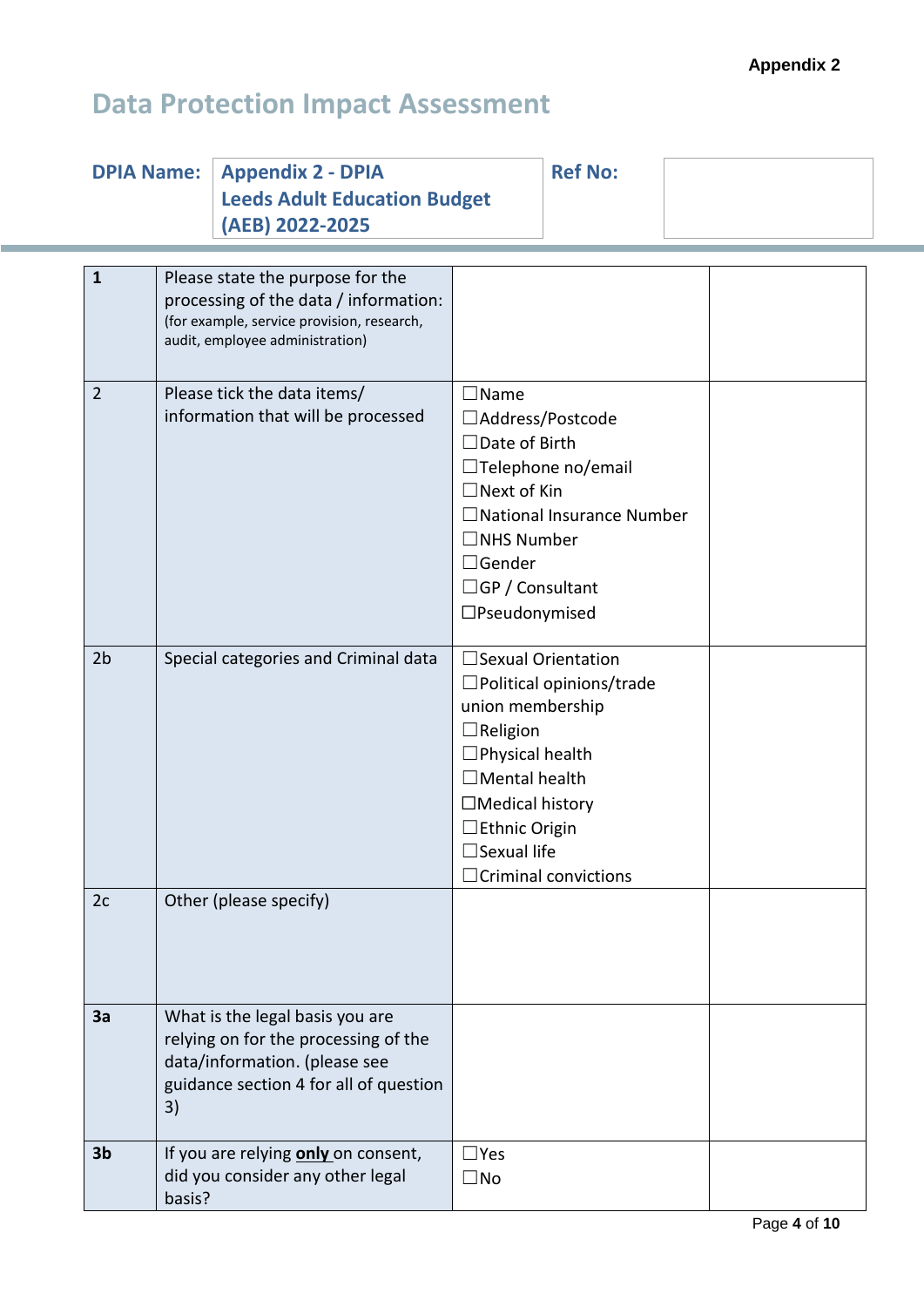# **Data Protection Impact Assessment**

| <b>DPIA Name:   Appendix 2 - DPIA</b><br><b>Leeds Adult Education Budget</b> | <b>Ref No:</b> |  |
|------------------------------------------------------------------------------|----------------|--|
| (AEB) 2022-2025                                                              |                |  |

| 3 <sub>c</sub> | If using consent, how will that<br>consent be obtained and recorded<br>and withdrawn if requested? (please<br>state)                                                          |                                                                                                                                                                                                   |                                                |
|----------------|-------------------------------------------------------------------------------------------------------------------------------------------------------------------------------|---------------------------------------------------------------------------------------------------------------------------------------------------------------------------------------------------|------------------------------------------------|
| 4              | Will personal data items be collected<br>which have not been collected<br>before?                                                                                             | $\Box$ Yes<br>$\square$ No                                                                                                                                                                        |                                                |
| 5              | The data of approximately how<br>many individuals will be affected?                                                                                                           | $\square$ 1-10<br>$\square$ 10-100<br>$\Box$ 100-1000<br>$\Box$ 1000-10,000<br>$\Box$ 10,000+                                                                                                     |                                                |
| 6              | How is the personal data obtained?                                                                                                                                            | □From Client/Service User<br>$\square$ From partner agencies<br>□From 3 <sup>rd</sup> Party/ Another<br>Individuals<br>$\Box$ For employment purposes<br>$\Box$ Internal services<br>$\Box$ Other |                                                |
| $\overline{7}$ | Have the individuals been informed<br>of this processing?                                                                                                                     | $\Box$ Yes (explicit)<br>$\Box$ Yes (implicit i.e. through<br>Privacy notice, website, leaflet<br>etc)<br>$\square$ No                                                                            | If no please record as risk in<br>section C    |
| 8              | Does the information involve new<br>linkage / matching of personal data<br>with data in other collections, or is<br>there significant changes in data<br>linkages / matching? | $\Box$ Yes<br>$\square$ No                                                                                                                                                                        | If yes please record as a<br>risk in section C |
| 9              | Does this project involve utilising<br>data for the purposes of automated<br>decision making/profiling. If so add<br>details<br>(please see guidance section 4)               | $\Box$ Yes<br>$\square$ No                                                                                                                                                                        | Please see guidance                            |
|                | <b>Records Management</b>                                                                                                                                                     |                                                                                                                                                                                                   |                                                |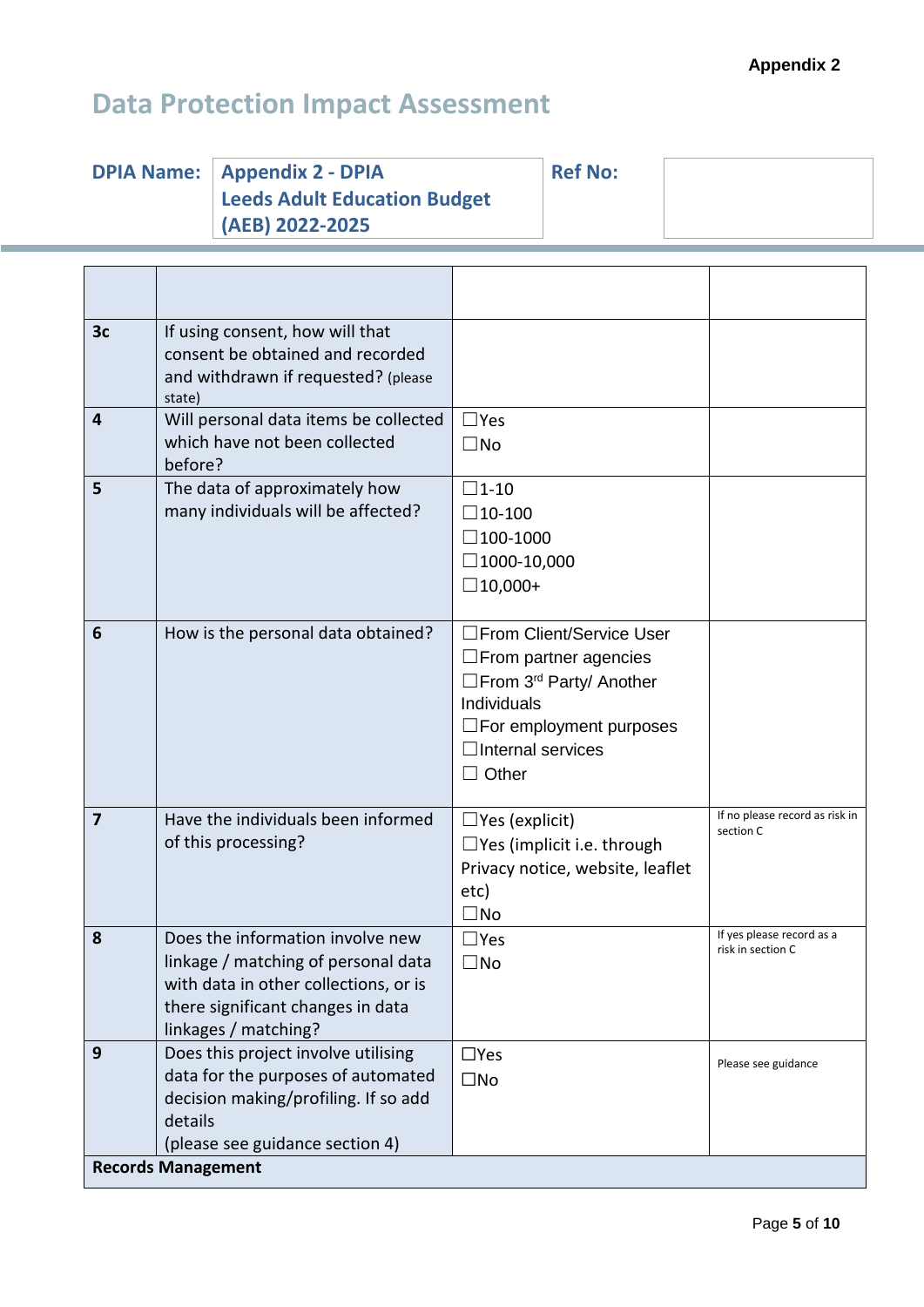| <b>DPIA Name:</b> |                                                                                                                                                    | <b>Appendix 2 - DPIA</b><br><b>Leeds Adult Education Budget</b><br>(AEB) 2022-2025                                                    |                                                                                            | <b>Ref No:</b>                                                                                                                                |                                                                                                              |
|-------------------|----------------------------------------------------------------------------------------------------------------------------------------------------|---------------------------------------------------------------------------------------------------------------------------------------|--------------------------------------------------------------------------------------------|-----------------------------------------------------------------------------------------------------------------------------------------------|--------------------------------------------------------------------------------------------------------------|
| 10                | Does this project create a new<br><b>Information Asset?</b>                                                                                        |                                                                                                                                       | $\Box$ Yes<br>$\square$ No                                                                 |                                                                                                                                               |                                                                                                              |
| 10a               | How will the information be kept up<br>to date and checked for accuracy<br>and completeness?                                                       |                                                                                                                                       |                                                                                            |                                                                                                                                               | If there are no documented<br>procedures to evidence this<br>answer, please record as a<br>risk in section c |
| 10 <sub>b</sub>   | What processes are in place for data<br>quality checking?                                                                                          |                                                                                                                                       |                                                                                            |                                                                                                                                               |                                                                                                              |
| 11                | If this project involves a new system,<br>does it have the ability to quarantine<br>information/restrict processing?<br>(See guidance for details) |                                                                                                                                       |                                                                                            |                                                                                                                                               | Please see guidance                                                                                          |
| 11a               | Does the system have the ability to<br>amend or add notes to<br>data/information at a single data<br>field level?                                  |                                                                                                                                       |                                                                                            |                                                                                                                                               | Please see guidance                                                                                          |
| 12                | data?                                                                                                                                              | What checks have been made<br>regarding the adequacy, relevance<br>and necessity for the collection of                                |                                                                                            |                                                                                                                                               | If no checks have been<br>made please record this as<br>a risk in section C                                  |
| 13                |                                                                                                                                                    | Where will the information be<br>stored / accessed? (please see<br>guidance section 4 for further<br>information about cloud storage) | Sharepoint<br>$\Box$ LCC email system<br><b>Network Drives)</b><br>hosted)<br>$\Box$ other | $\Box$ LCC System/ Application<br>Paper filing system<br>$\Box$ LCC File-Shares (e.g<br>Removable media<br>$\Box$ External to LCC (cloud, web |                                                                                                              |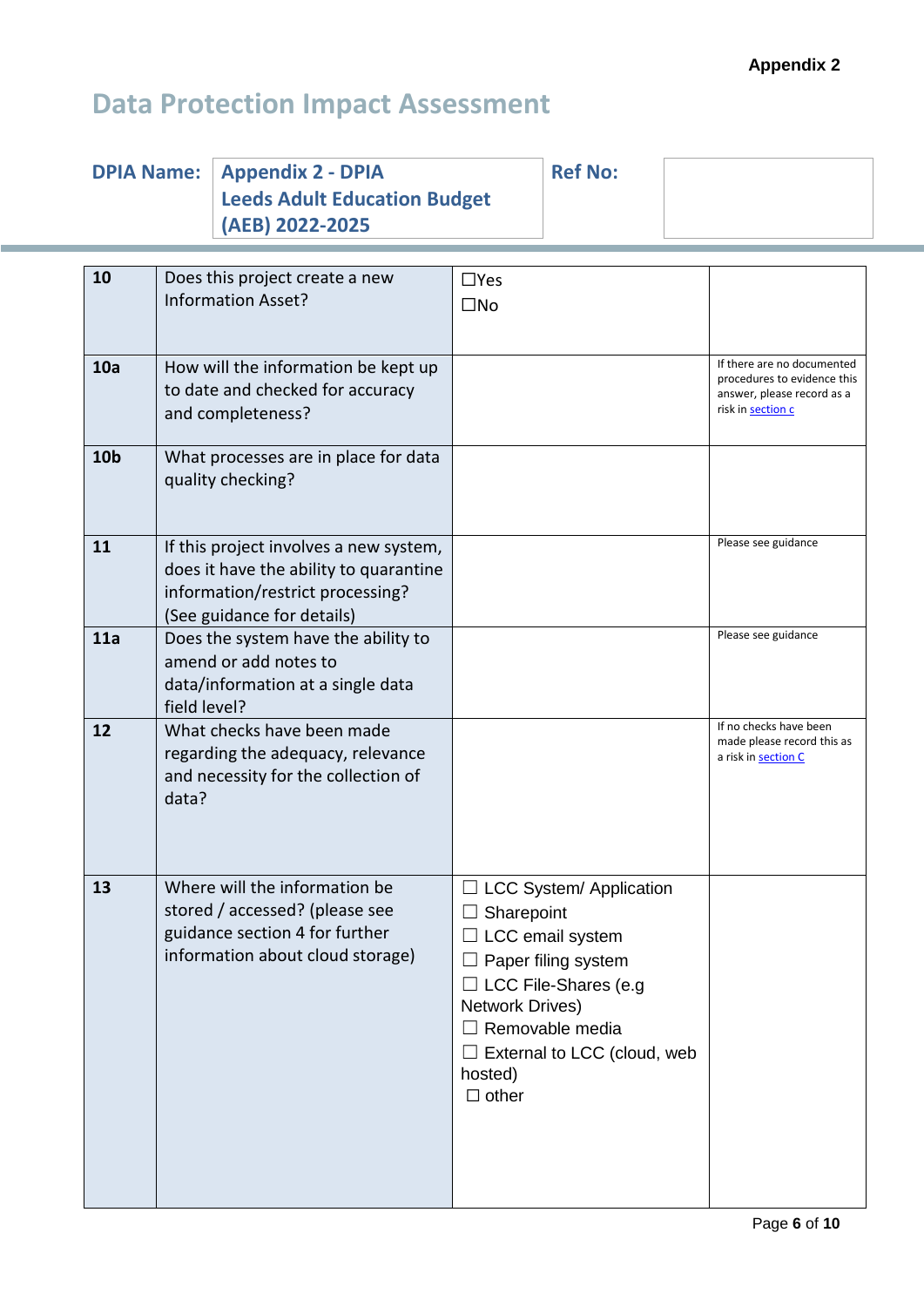| <b>DPIA Name:   Appendix 2 - DPIA</b> | <b>Ref No:</b> |  |
|---------------------------------------|----------------|--|
| <b>Leeds Adult Education Budget</b>   |                |  |
| (AEB) 2022-2025                       |                |  |

| 14              | What are the retention periods?                                                                                          |                                                    | If there are no documented<br>retention periods please<br>record as a risk in section C |
|-----------------|--------------------------------------------------------------------------------------------------------------------------|----------------------------------------------------|-----------------------------------------------------------------------------------------|
| 15              | How will the information be<br>destroyed when it is no longer<br>required?                                               |                                                    |                                                                                         |
| 15a             | If held electronically, can the<br>destruction be certified?                                                             |                                                    |                                                                                         |
| 15 <sub>b</sub> | Can the information be deleted at a<br>singular data field level?                                                        | $\Box$ Yes<br>$\square$ No                         | Please see guidance                                                                     |
| <b>Security</b> |                                                                                                                          |                                                    |                                                                                         |
| 16              | Who will access the information?<br>(i.e. Services, roles, organisations)                                                |                                                    |                                                                                         |
| 17              | Is there an Access Control Policy in<br>place?<br>(Please see guidance section 6 for<br>further information)             | $\Box$ Yes<br>$\square$ No                         |                                                                                         |
| 18              | Is there an ability to audit access to<br>the information?<br>(Please see guidance section 6 for<br>further information) | $\Box$ Yes<br>$\square$ No                         | If no please record as a risk<br>in section C.                                          |
| 19              | Detail what security measures<br>have been implemented to<br>secure access and limit the use<br>of personal information? |                                                    |                                                                                         |
| 20              | Does this project involve privacy<br>invasive technologies?<br>(Please see the guidance)                                 | $\Box$ Yes<br>$\square$ No<br>If yes please detail |                                                                                         |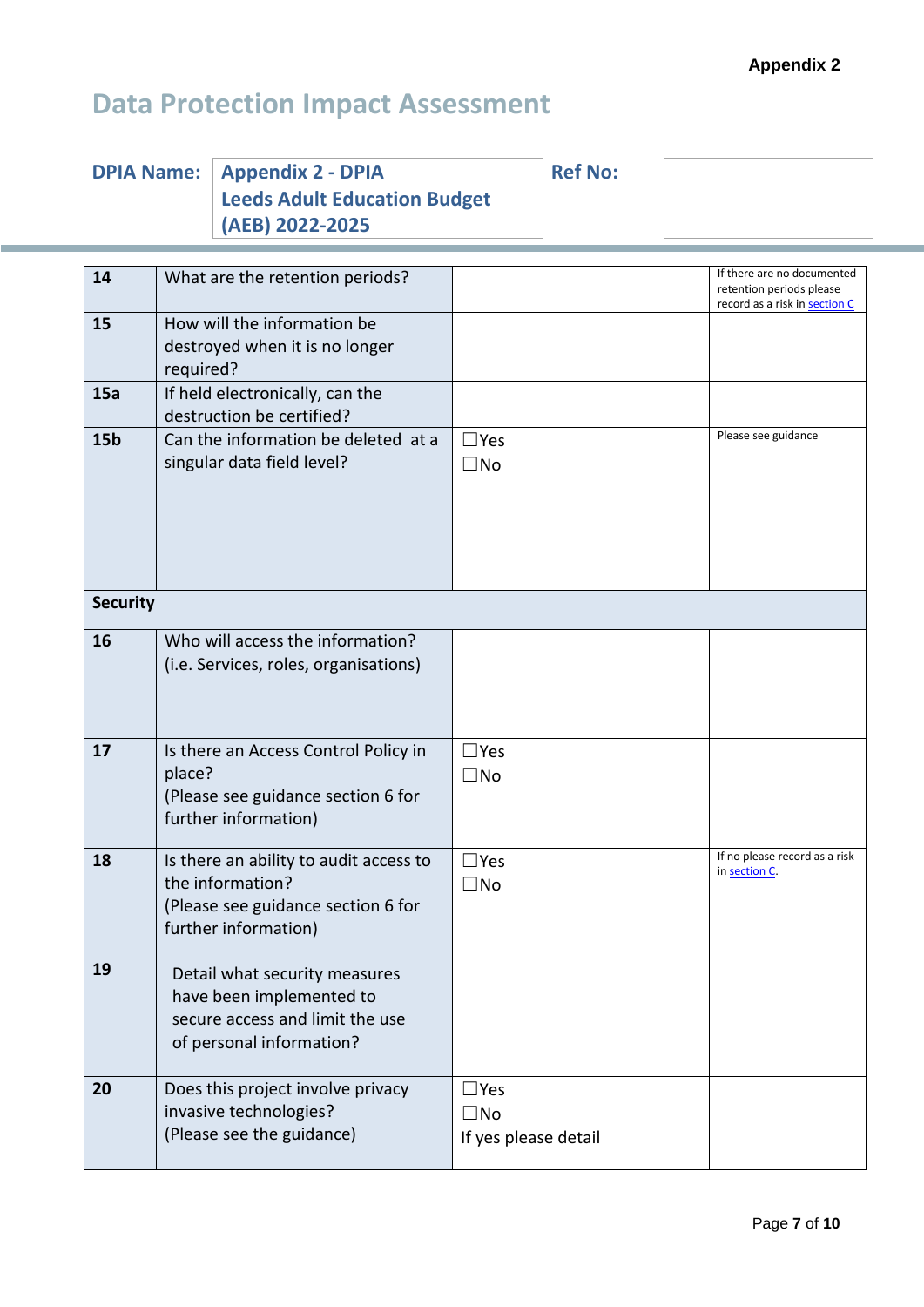|                                                                            | <b>DPIA Name:</b>                | <b>Appendix 2 - DPIA</b><br><b>Leeds Adult Education Budget</b><br>(AEB) 2022-2025 |                                 | <b>Ref No:</b>                       |                                                                                                                                           |
|----------------------------------------------------------------------------|----------------------------------|------------------------------------------------------------------------------------|---------------------------------|--------------------------------------|-------------------------------------------------------------------------------------------------------------------------------------------|
|                                                                            |                                  |                                                                                    |                                 |                                      |                                                                                                                                           |
| 21                                                                         |                                  | Is there a business continuity and a                                               | $\Box$ Yes                      |                                      | If no please record as a risk<br>in section C                                                                                             |
|                                                                            |                                  | disaster recovery plan in place?                                                   | $\square$ No                    |                                      |                                                                                                                                           |
| 22                                                                         |                                  | Where external parties are accessing                                               | $\Box$ Yes                      |                                      |                                                                                                                                           |
|                                                                            |                                  | LCC information has it been                                                        | $\square$ No                    |                                      |                                                                                                                                           |
|                                                                            |                                  | identified that they require IG                                                    |                                 |                                      |                                                                                                                                           |
| <b>Sharing</b>                                                             | training?                        |                                                                                    |                                 |                                      |                                                                                                                                           |
| 23                                                                         |                                  | Will any of the information be                                                     | $\Box$ Yes                      |                                      | If yes please record as a                                                                                                                 |
|                                                                            |                                  | shared with other organisations or                                                 | $\square$ No                    |                                      | risk in section C                                                                                                                         |
|                                                                            |                                  | <b>LCC</b> services?                                                               |                                 |                                      |                                                                                                                                           |
| 23a                                                                        |                                  | Please list all organisations/LCC                                                  |                                 |                                      |                                                                                                                                           |
|                                                                            |                                  | services involved with sharing                                                     |                                 |                                      |                                                                                                                                           |
| 23 <sub>b</sub>                                                            |                                  | What is the legal basis for sharing?                                               |                                 |                                      | Please note that your legal<br>basis for processing may be<br>different from your legal<br>basis for Sharing. Please<br>refer to guidance |
| 24                                                                         | Will there be signed information |                                                                                    | $\square$ Yes                   |                                      | If no please record as a risk<br>in section C                                                                                             |
|                                                                            |                                  | sharing agreements in place                                                        | $\square$ No                    |                                      |                                                                                                                                           |
| 25<br>Which method will be used to<br>transport information if it is going |                                  |                                                                                    | $\Box$ Standard email           |                                      | If no please record as a risk                                                                                                             |
|                                                                            |                                  |                                                                                    | $\Box$ Secure email (e.g. GCSx) |                                      | in section C                                                                                                                              |
|                                                                            | off site?                        |                                                                                    | $\square$ Website               |                                      |                                                                                                                                           |
|                                                                            |                                  |                                                                                    | $\Box$ Via courier              |                                      |                                                                                                                                           |
|                                                                            |                                  |                                                                                    | $\Box$ By hand                  |                                      |                                                                                                                                           |
|                                                                            |                                  |                                                                                    | $\Box$ Via external post        |                                      |                                                                                                                                           |
|                                                                            |                                  |                                                                                    | $\Box$ Via telephone            |                                      |                                                                                                                                           |
|                                                                            |                                  |                                                                                    |                                 | $\Box$ Removable Media               |                                                                                                                                           |
|                                                                            |                                  |                                                                                    |                                 | $\Box$ Secure file transfer protocol |                                                                                                                                           |
|                                                                            |                                  |                                                                                    | (eg. mail express)              |                                      |                                                                                                                                           |
|                                                                            |                                  |                                                                                    |                                 | $\Box$ Other file transferring       |                                                                                                                                           |
|                                                                            |                                  |                                                                                    |                                 | applications (dropbox)               |                                                                                                                                           |
|                                                                            |                                  |                                                                                    | $\Box$ Social Media             |                                      |                                                                                                                                           |
|                                                                            |                                  |                                                                                    | $\Box$ Providing access via LCC |                                      |                                                                                                                                           |
|                                                                            |                                  |                                                                                    | systems                         |                                      |                                                                                                                                           |
|                                                                            |                                  |                                                                                    |                                 | $\Box$ Other (please give details)   |                                                                                                                                           |
|                                                                            |                                  |                                                                                    |                                 |                                      |                                                                                                                                           |
|                                                                            |                                  |                                                                                    |                                 |                                      |                                                                                                                                           |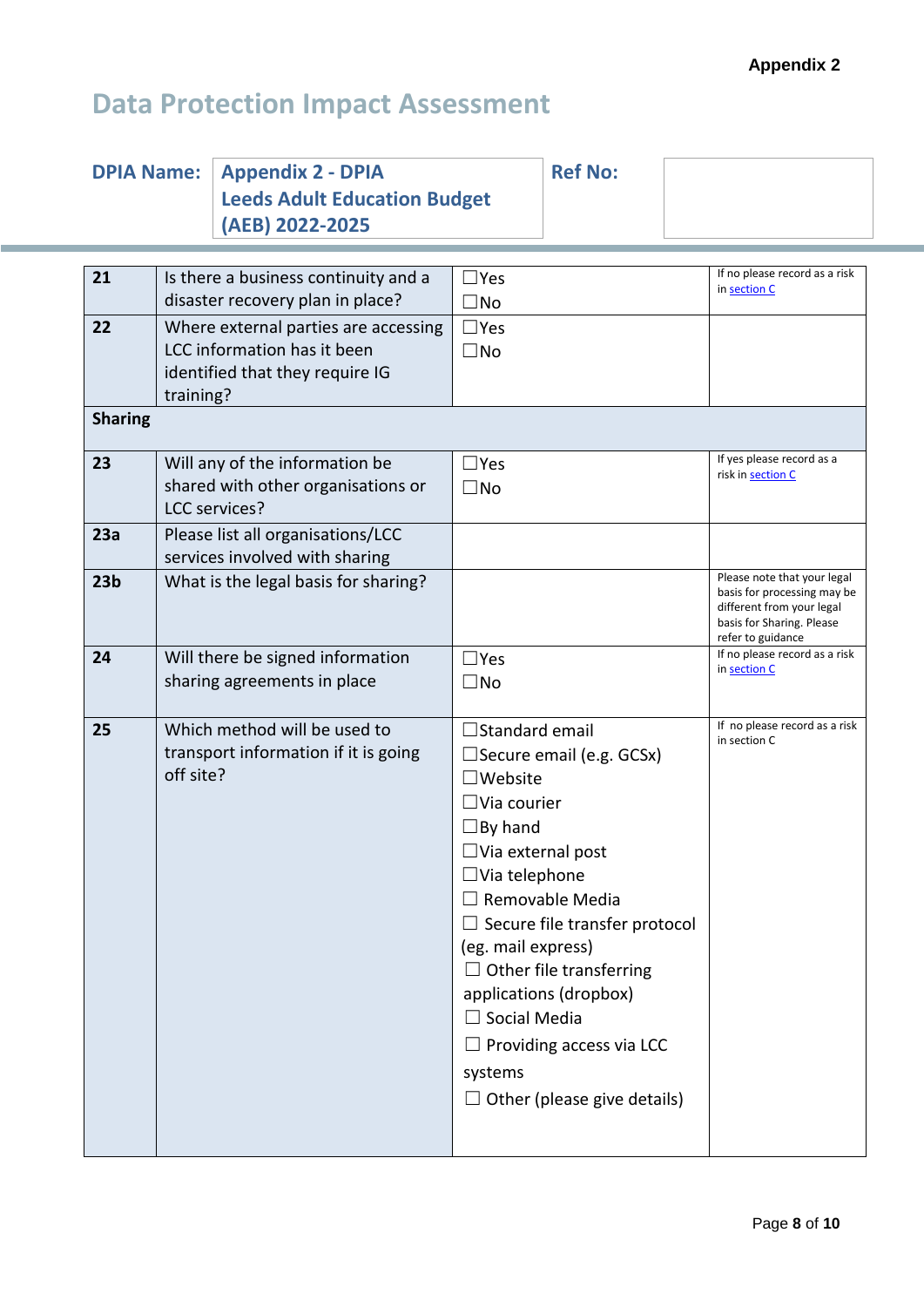| <b>DPIA Name:</b> |                                                                                                               | <b>Appendix 2 - DPIA</b><br><b>Leeds Adult Education Budget</b><br>(AEB) 2022-2025 |                            | <b>Ref No:</b> |                                                |
|-------------------|---------------------------------------------------------------------------------------------------------------|------------------------------------------------------------------------------------|----------------------------|----------------|------------------------------------------------|
| 26                | Are you transferring any personal<br>identifiable data/information to a<br>country outside the United Kingdom |                                                                                    | $\Box$ Yes<br>$\square$ No |                | If yes please record as a<br>risk in section C |